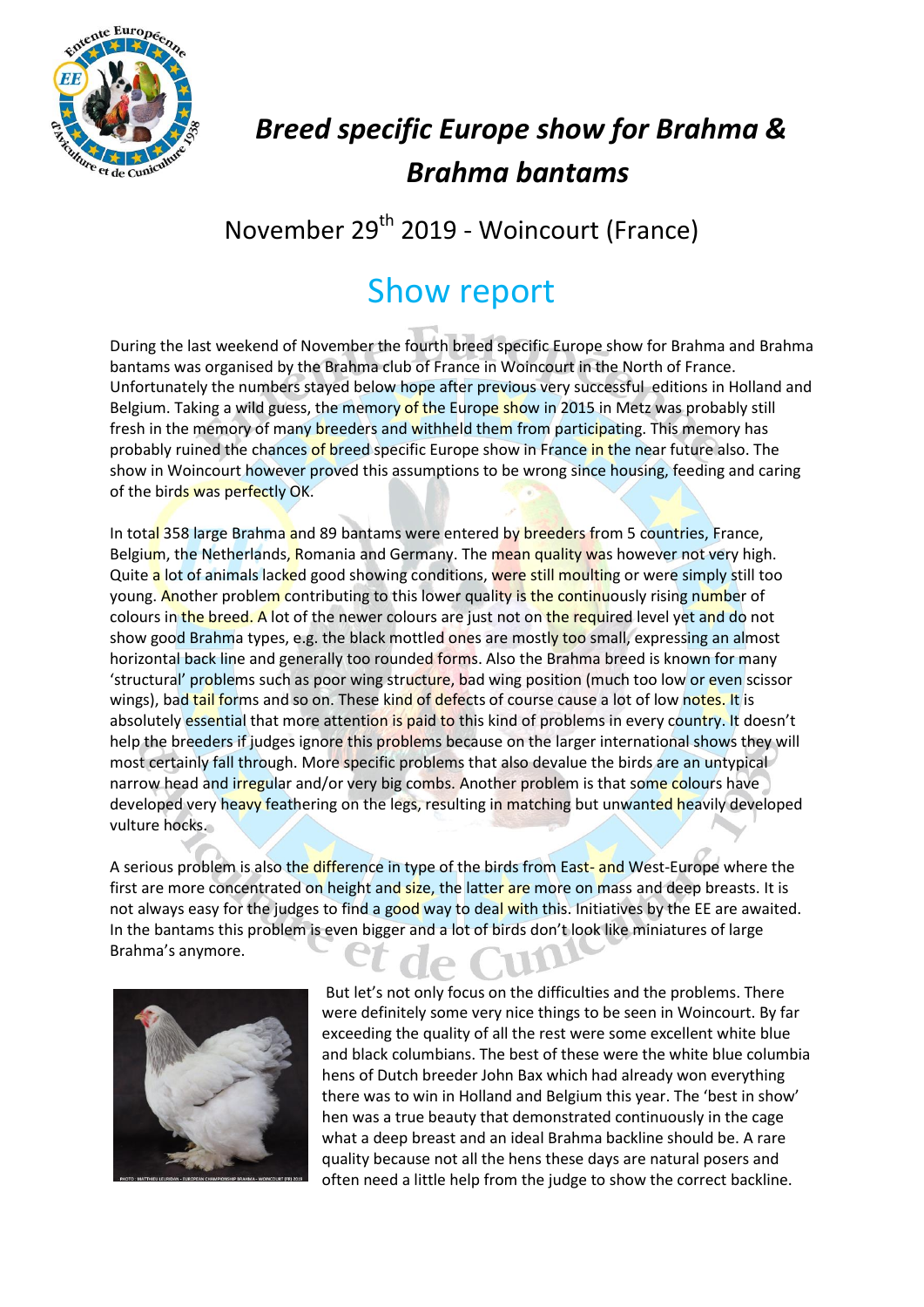

In white, blue and cuckoo the quality was not convincing and the same goes for black. Some birds got 95 but the general conclusion is that a lot of work needs to be done to get them on the same level as the classic colours. A young black hen of Tisca Liviut (RO) became Europe Champion. The quality of the mottled birds was non-existing. Most birds don't even look like Brahma's. In white-black columbia the scores were a lot higher and one Romanian rooster and three hens from Holland and Belgium got 96. Europe champions became the rooster of Vaida Flavia Dorel (RO) and a hen from John Bax (NL). In white

blue-columbian the latter even showed two hens with 97 and one with 96. Without any doubt the best series of the show. In buff columbia the quality was just medium and a lot of birds got disqualified for various reasons, both with black and with blue marking. A nice buff-blue hen from Peter Pieraerts (B) became Europe champion in the category 'hens all other varieties'.





In gold partridge, one of the classics, the results also remained below expectation. Two hens got 96 with the hen of Rony Van Wassenhove (B) coming out on top as Europe champion. No rooster obtained the minimal 95 points to also be awarded the

title. Also the blue partridge didn't excel in any way. Half of the birds were disqualified. The lavender partridge on the contrary were good, a little surprising since this is a new colour that has only just been

accepted recently. Almost all the birds got 93 or more. A nice old hen from Cindy Vanheel (B) got 96 and was awarded the Europe champion title. Important in this colour is that the Isabel ground colour remains visible and that the overall impression doesn't become too grey.





The silver partridges were also one of the larger series. The mean quality was OK but the real top animals just weren't present. A young rooster of Klaus Stahl (D) with 95 became Europe champion and his female counterpart was a young hen of Kevin Vreys (B) also with 95. The same breeder also obtained the male Europe champion of 'all other varieties with a very nicely shaped red-shouldered blue silver partridge rooster which got 95.